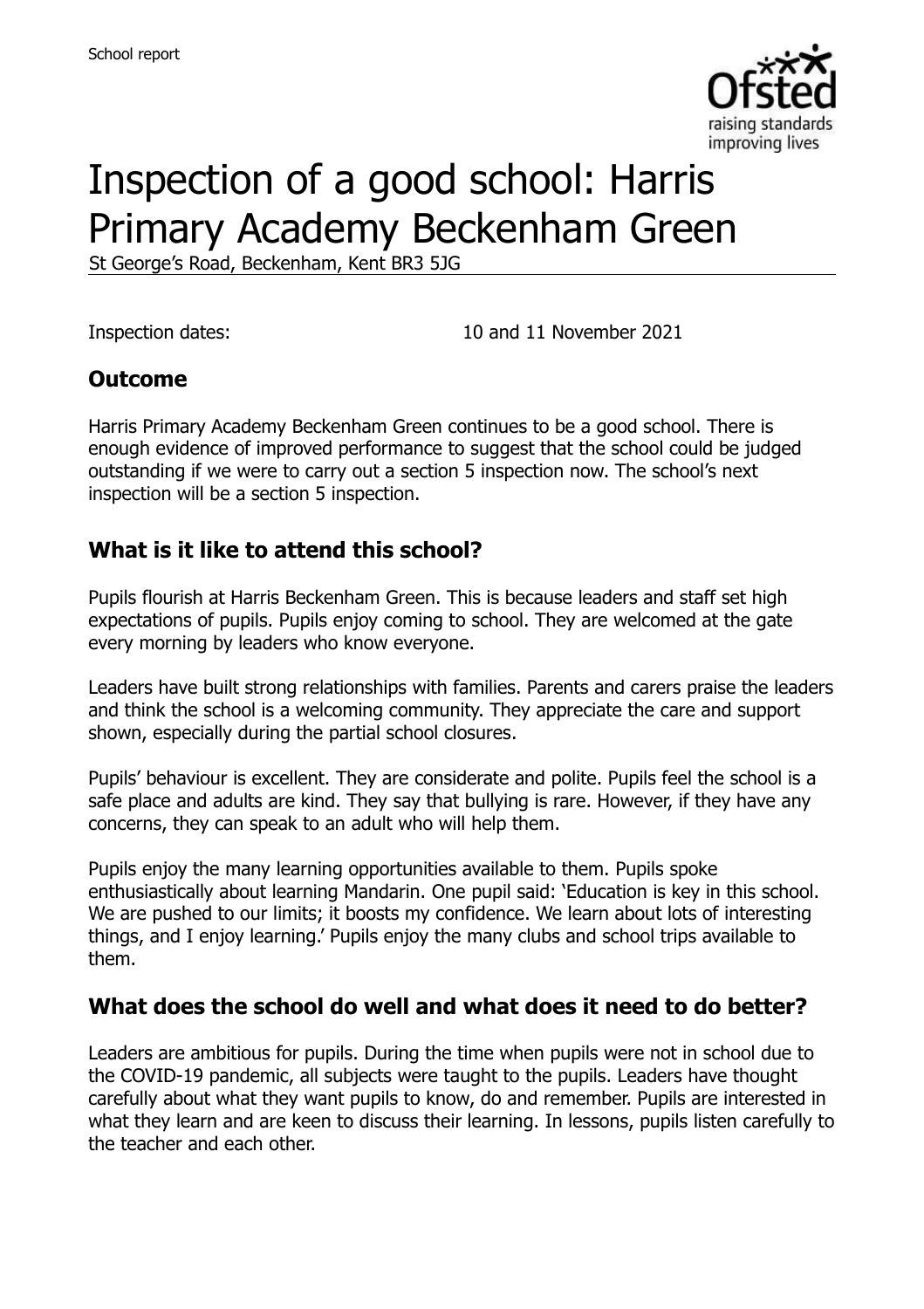

Staff have high expectations of pupils' behaviour in all areas of the school. Pupils behave well in class so that everyone can learn without interruption. Pupils work hard and are able to concentrate on the lessons. Pupils are polite and respectful of each other and all adults. Most, but not all, take pride in their written work. Leaders have prioritised improving the presentation and punctuation of those who find this challenging.

Reading is at the heart of the school. Leaders give pupils every opportunity to be confident readers. All staff are well trained in teaching phonics. The phonics programme is delivered successfully. Reading is prioritised and pupils enjoy listening to stories and poems. Teachers select aspirational texts, including works by Shakespeare and John Donne. The school library is a stimulating environment with a range of authors and genres. Pupils enjoy reading and speak enthusiastically about the reading challenges and competitions in which they like to take part. Most pupils are confident readers. Welltrained staff provide daily support for those who struggle. As a result, these pupils catch up quickly.

The curriculum is well structured. Leaders have given careful thought to what pupils will learn. Teachers take time in each lesson for pupils to recall what they have learned previously. There is an expectation that pupils have a deep knowledge and understanding in all subject areas. The history curriculum goes beyond the expectations of the National Curriculum. Pupils develop a sense of chronology and know when different civilisations and events took place. Pupils use a range of sources to find out about the past. They are confident in debating the impact of historical events. In Year 6, pupils were able to assess the impact of the Commonwealth on India.

Pupils remember what they have been taught and use this to help them learn new concepts. In design technology, for example, pupils build on skills they had learned in previous lessons and are able to evaluate their product design. In mathematics, children in Reception class get off to a good start. They use mathematical vocabulary appropriately. Activities are well planned and inspire children to learn. Older pupils remember what they have been taught and use this to help them reason and explain new mathematical concepts.

The curriculum is enhanced with visits to places of interest and local field trips. Pupils have opportunities to take part in musical events, charitable works and take responsibility for fundraising. There is a wealth of after-school clubs and activities. Pupils learn about different faiths, religions and cultures. Pupils have a range of opportunities to contribute to the life of the school. For example, there is a school council, in which they share their ideas and suggestions on ways to improve the school.

Pupils with special educational needs and/or disabilities (SEND) work alongside their classmates. Staff are fully aware of pupils' particular needs. Teachers use what they know about pupils' individual needs to help them follow the same curriculum as everyone else. Well-trained support staff provide personalised support to those who need it. Pupils with SEND achieve very well.

Leaders and those responsible for governance are ambitious for all in the school community. The staff enjoy working in the school and say they are well supported. They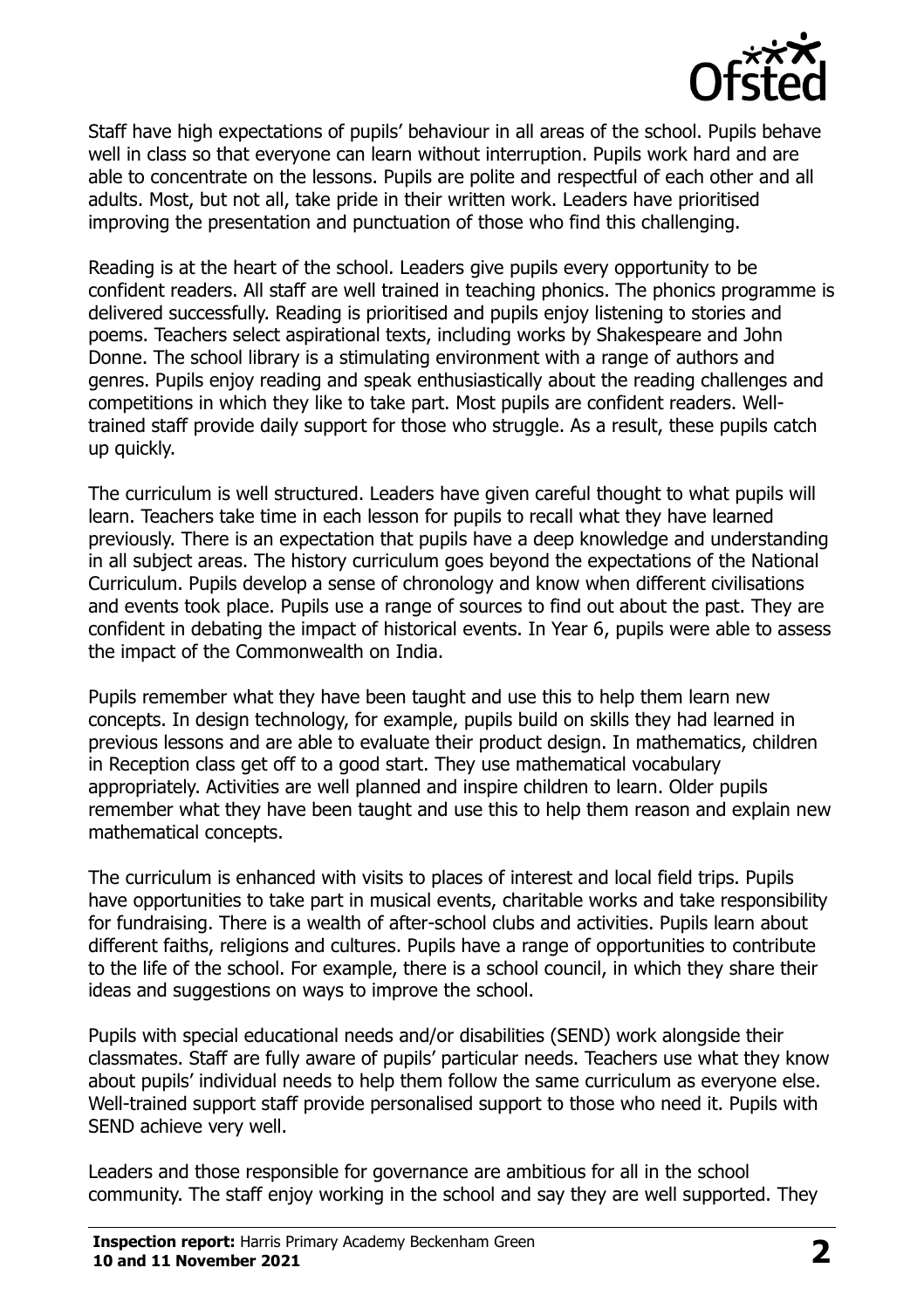

speak highly of the many opportunities for professional development within the school and trust. Staff appreciate that leaders ensure that they have a reasonable workload.

## **Safeguarding**

The arrangements for safeguarding are effective.

Leaders and staff make safeguarding a high priority. Safe recruitment checks are thoroughly carried out when staff are appointed to the school. Staff have frequent training and regular updates. The school knows pupils and families very well and can readily see when any pupils need help. Pastoral support is a strength of the school. The 'well-being class charts' alert staff to any worries or concerns the pupils may have.

Staff know how to raise and report concerns. Information is shared with the correct agencies to ensure that pupils get the help they need. Pupils know how to keep safe in a range of situations. They learn through the curriculum and from visitors to the school, for example the National Society for the Prevention of Cruelty to Children.

## **What does the school need to do to improve?**

## **(Information for the school and appropriate authority)**

 A small proportion of pupils find neat presentation and accurate punctuation challenging. Leaders and teachers should continue to support these pupils so that the standard of their written work matches their otherwise positive attitudes to learning.

## **Background**

When we have judged a school to be good, we will then normally go into the school about once every four years to confirm that the school remains good. This is called a section 8 inspection of a good or outstanding school, because it is carried out under section 8 of the Education Act 2005. We do not give graded judgements on a section 8 inspection. However, if we find evidence that a school would now receive a higher or lower grade, then the next inspection will be a section 5 inspection. Usually this is within one to two years of the date of the section 8 inspection. If we have serious concerns about safeguarding, behaviour or the quality of education, we will deem the section 8 inspection as a section 5 inspection immediately.

This is first section 8 inspection since we judged the predecessor school, Bromley Road Primary School, to be good in January 2015.

## **How can I feed back my views?**

You can use [Ofsted Parent View](https://parentview.ofsted.gov.uk/) to give Ofsted your opinion on your child's school, or to find out what other parents and carers think. We use information from Ofsted Parent View when deciding which schools to inspect, when to inspect them and as part of their inspection.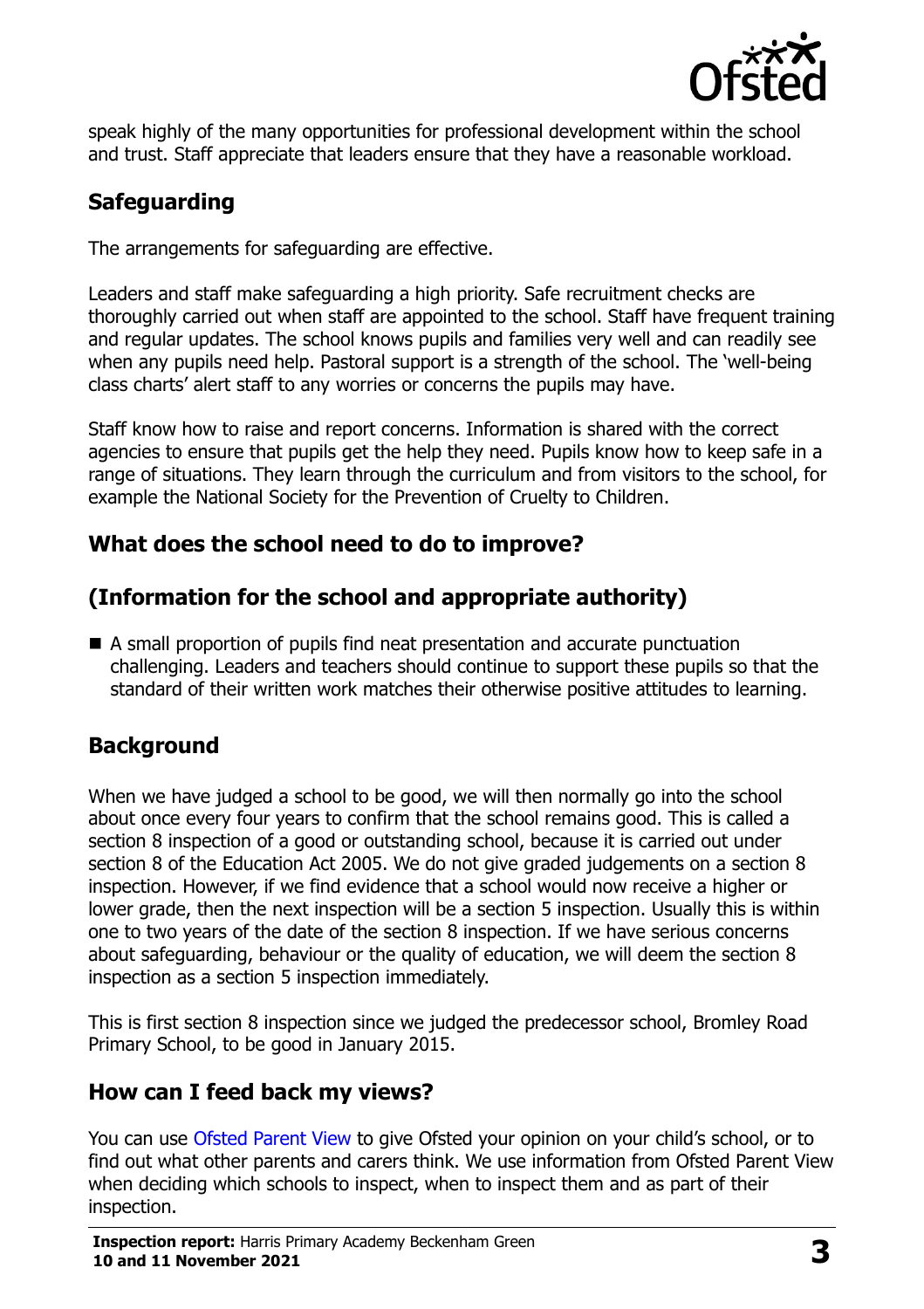

The Department for Education has further quidance on how to complain about a school.

If you are the school and you are not happy with the inspection or the report, you can [complain to Ofsted.](https://www.gov.uk/complain-ofsted-report)

#### **Further information**

You can search for [published performance information](http://www.compare-school-performance.service.gov.uk/) about the school.

In the report, '[disadvantaged pupils](http://www.gov.uk/guidance/pupil-premium-information-for-schools-and-alternative-provision-settings)' refers to those pupils who attract government pupil premium funding: pupils claiming free school meals at any point in the last six years and pupils in care or who left care through adoption or another formal route.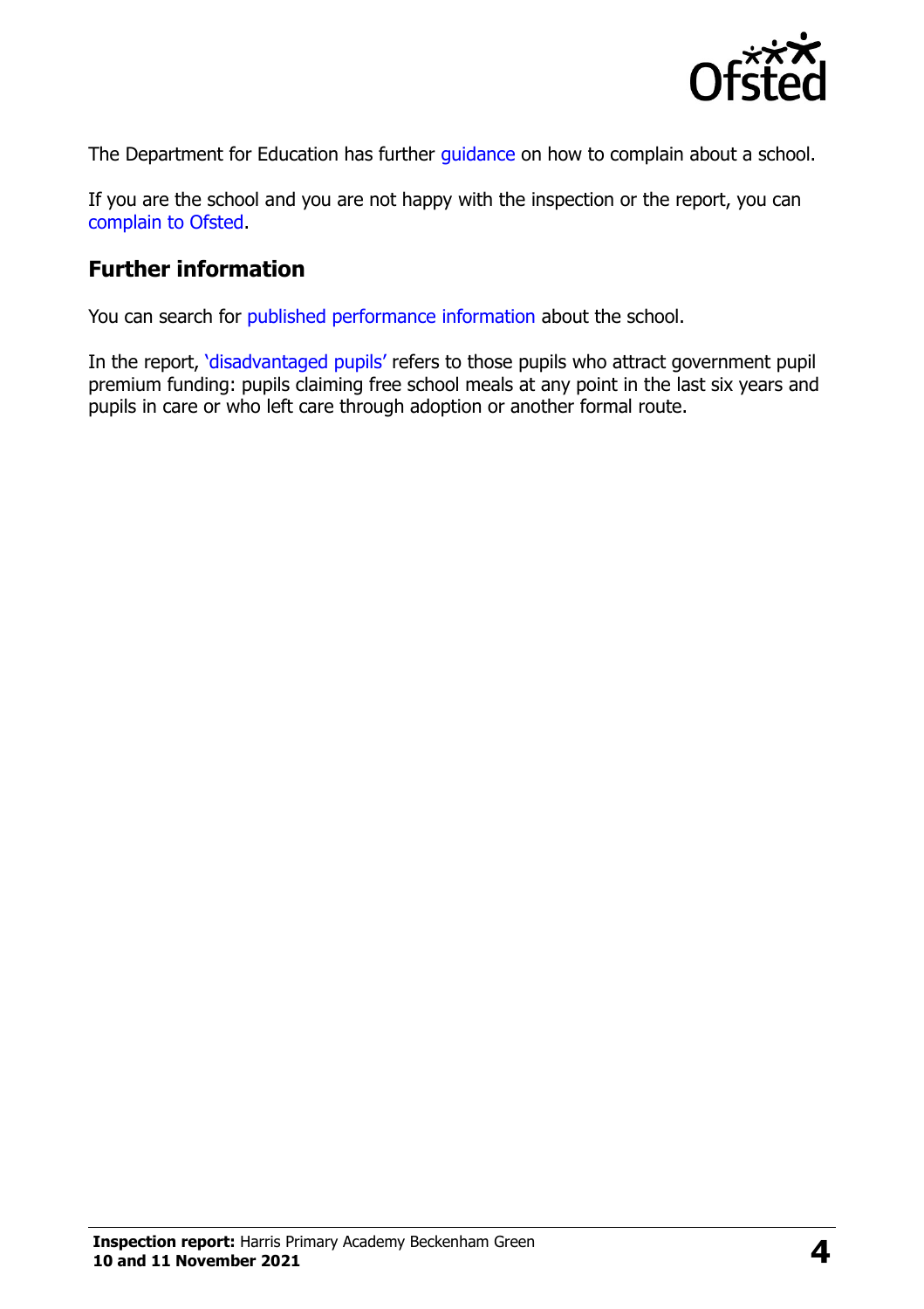

## **School details**

| Unique reference number                            | 144287                          |
|----------------------------------------------------|---------------------------------|
| <b>Local authority</b>                             | <b>Bromley</b>                  |
| <b>Inspection number</b>                           | 10204503                        |
| <b>Type of school</b>                              | Primary                         |
| <b>School category</b>                             | Academy converter               |
| Age range of pupils                                | 4 to 11                         |
| <b>Gender of pupils</b>                            | Mixed                           |
| <b>Gender of pupils in sixth-form</b><br>provision | N/A                             |
| Number of pupils on the school roll                | 184                             |
| Of which, number on roll in the sixth<br>form      | N/A                             |
| <b>Appropriate authority</b>                       | Board of trustees               |
| <b>Chair of governing body</b>                     | Anna-Maria O'Donnell            |
| <b>Headteacher</b>                                 | Emma Catley                     |
| Website                                            | www.harrisbeckenhamgreen.org.uk |
| Date of previous inspection                        | Not previously inspected        |

#### **Information about this school**

- Harris Beckenham Green is a smaller than average primary school.
- The school converted to academy in September 2017.
- $\blacksquare$  The school does not currently use any alternative provision.

#### **Information about this inspection**

- This was the first routine inspection the school received since the COVID-19 pandemic began. The inspector discussed the impact of the pandemic with school leaders and had taken that into account in her evaluation of the school.
- The inspector met with the executive principal, the head teacher, the special needs coordinator and curriculum leaders. A meeting was held with representatives of the trust and the chair of the local governing body.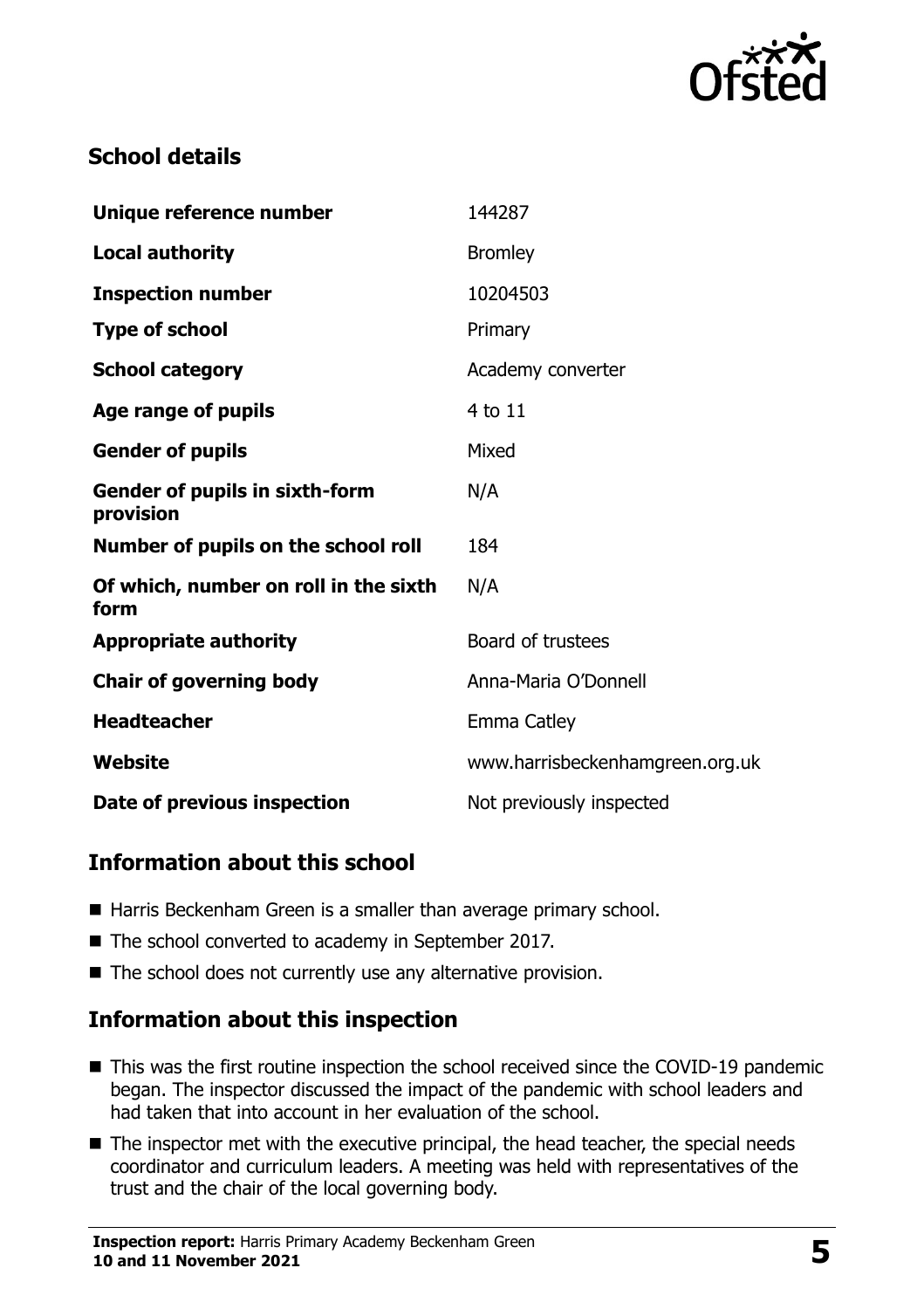

- The inspector carried out deep dives in these subjects: reading, history, and design and technology. For each deep dive, the inspector met with subject leaders, looked at curriculum plans, visited a sample of a lesson, spoke to teachers, spoke to some pupils about their learning and looked at samples of pupils' work.
- The inspector reviewed safeguarding arrangements by scrutinising records, talking to leaders and through discussions with staff and pupils.
- The inspector considered the views of parents and staff through Ofsted's online surveys.

#### **Inspection team**

Frances Hawkes, lead inspector **Ofsted Inspector**